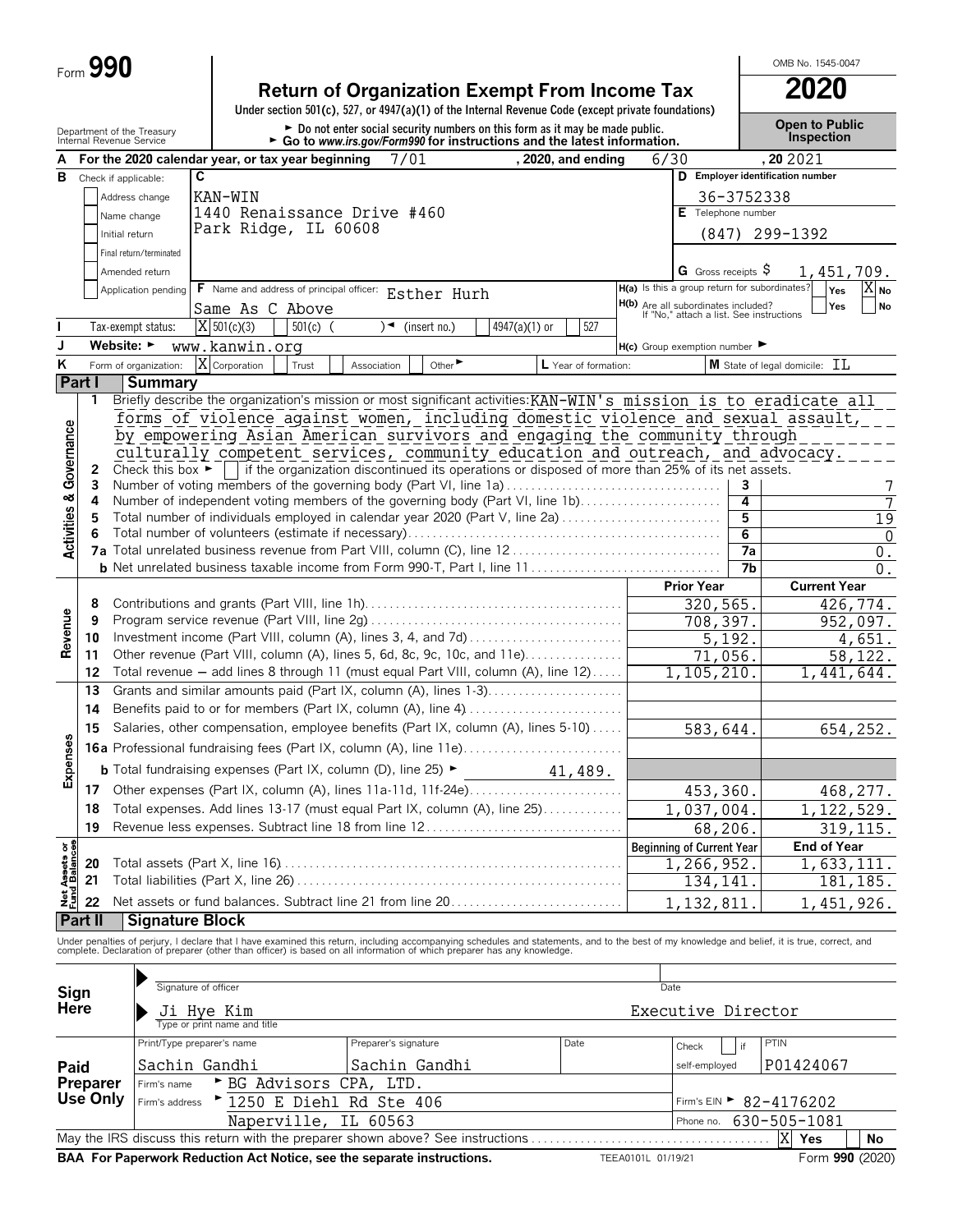|              | Form 990 (2020) | KAN-WIN                                              |                                   |                                                                                                                    |                                                                                                                                                                                                                                                                                                                                             | 36-3752338 | Page 2          |
|--------------|-----------------|------------------------------------------------------|-----------------------------------|--------------------------------------------------------------------------------------------------------------------|---------------------------------------------------------------------------------------------------------------------------------------------------------------------------------------------------------------------------------------------------------------------------------------------------------------------------------------------|------------|-----------------|
| Part III     |                 | <b>Statement of Program Service Accomplishments</b>  |                                   |                                                                                                                    |                                                                                                                                                                                                                                                                                                                                             |            |                 |
|              |                 |                                                      |                                   |                                                                                                                    |                                                                                                                                                                                                                                                                                                                                             |            | X               |
| 1            |                 | Briefly describe the organization's mission:         |                                   |                                                                                                                    |                                                                                                                                                                                                                                                                                                                                             |            |                 |
|              |                 | See Schedule O                                       |                                   |                                                                                                                    |                                                                                                                                                                                                                                                                                                                                             |            |                 |
|              |                 |                                                      |                                   |                                                                                                                    |                                                                                                                                                                                                                                                                                                                                             |            |                 |
|              |                 |                                                      |                                   |                                                                                                                    |                                                                                                                                                                                                                                                                                                                                             |            |                 |
| $\mathbf{2}$ |                 |                                                      |                                   | Did the organization undertake any significant program services during the year which were not listed on the prior |                                                                                                                                                                                                                                                                                                                                             |            |                 |
|              |                 |                                                      |                                   |                                                                                                                    |                                                                                                                                                                                                                                                                                                                                             |            | X<br>Yes<br>No  |
|              |                 | If "Yes," describe these new services on Schedule O. |                                   |                                                                                                                    |                                                                                                                                                                                                                                                                                                                                             |            |                 |
| 3            |                 |                                                      |                                   |                                                                                                                    | Did the organization cease conducting, or make significant changes in how it conducts, any program services?                                                                                                                                                                                                                                |            | X<br>Yes<br>No  |
|              |                 | If "Yes," describe these changes on Schedule O.      |                                   |                                                                                                                    |                                                                                                                                                                                                                                                                                                                                             |            |                 |
| 4            |                 |                                                      |                                   |                                                                                                                    | Describe the organization's program service accomplishments for each of its three largest program services, as measured by expenses.<br>Section 501(c)(3) and 501(c)(4) organizations are required to report the amount of grants and allocations to others, the total expenses,<br>and revenue, if any, for each program service reported. |            |                 |
|              |                 |                                                      |                                   | 4a (Code: $\qquad$ ) (Expenses $\frac{1}{2}$ 973, 100. including grants of $\frac{1}{2}$                           | ) (Revenue \$                                                                                                                                                                                                                                                                                                                               |            | $\lambda$       |
|              |                 | See Schedule 0                                       |                                   |                                                                                                                    |                                                                                                                                                                                                                                                                                                                                             |            |                 |
|              |                 |                                                      |                                   |                                                                                                                    |                                                                                                                                                                                                                                                                                                                                             |            |                 |
|              |                 |                                                      |                                   |                                                                                                                    |                                                                                                                                                                                                                                                                                                                                             |            |                 |
|              |                 |                                                      |                                   |                                                                                                                    |                                                                                                                                                                                                                                                                                                                                             |            |                 |
|              |                 |                                                      |                                   |                                                                                                                    |                                                                                                                                                                                                                                                                                                                                             |            |                 |
|              |                 |                                                      |                                   |                                                                                                                    |                                                                                                                                                                                                                                                                                                                                             |            |                 |
|              |                 |                                                      |                                   |                                                                                                                    |                                                                                                                                                                                                                                                                                                                                             |            |                 |
|              |                 |                                                      |                                   |                                                                                                                    |                                                                                                                                                                                                                                                                                                                                             |            |                 |
|              |                 |                                                      |                                   |                                                                                                                    |                                                                                                                                                                                                                                                                                                                                             |            |                 |
|              |                 |                                                      |                                   |                                                                                                                    |                                                                                                                                                                                                                                                                                                                                             |            |                 |
|              |                 |                                                      |                                   |                                                                                                                    |                                                                                                                                                                                                                                                                                                                                             |            |                 |
|              |                 |                                                      |                                   |                                                                                                                    |                                                                                                                                                                                                                                                                                                                                             |            |                 |
|              | $4b$ (Code:     |                                                      |                                   |                                                                                                                    | ) (Expenses $\zeta$ including grants of $\zeta$ ) (Revenue $\zeta$                                                                                                                                                                                                                                                                          |            |                 |
|              |                 |                                                      |                                   |                                                                                                                    |                                                                                                                                                                                                                                                                                                                                             |            |                 |
|              |                 |                                                      |                                   |                                                                                                                    |                                                                                                                                                                                                                                                                                                                                             |            |                 |
|              |                 |                                                      |                                   |                                                                                                                    |                                                                                                                                                                                                                                                                                                                                             |            |                 |
|              |                 |                                                      |                                   |                                                                                                                    |                                                                                                                                                                                                                                                                                                                                             |            |                 |
|              |                 |                                                      |                                   |                                                                                                                    |                                                                                                                                                                                                                                                                                                                                             |            |                 |
|              |                 |                                                      |                                   |                                                                                                                    |                                                                                                                                                                                                                                                                                                                                             |            |                 |
|              |                 |                                                      |                                   |                                                                                                                    |                                                                                                                                                                                                                                                                                                                                             |            |                 |
|              |                 |                                                      |                                   |                                                                                                                    |                                                                                                                                                                                                                                                                                                                                             |            |                 |
|              |                 |                                                      |                                   |                                                                                                                    |                                                                                                                                                                                                                                                                                                                                             |            |                 |
|              |                 |                                                      |                                   |                                                                                                                    |                                                                                                                                                                                                                                                                                                                                             |            |                 |
|              |                 |                                                      |                                   |                                                                                                                    |                                                                                                                                                                                                                                                                                                                                             |            |                 |
|              | 4c (Code:       | ) (Expenses \$                                       |                                   |                                                                                                                    | including grants of $\beta$ (Revenue $\beta$ )                                                                                                                                                                                                                                                                                              |            |                 |
|              |                 |                                                      |                                   |                                                                                                                    |                                                                                                                                                                                                                                                                                                                                             |            |                 |
|              |                 |                                                      |                                   |                                                                                                                    |                                                                                                                                                                                                                                                                                                                                             |            |                 |
|              |                 |                                                      |                                   |                                                                                                                    |                                                                                                                                                                                                                                                                                                                                             |            |                 |
|              |                 |                                                      |                                   |                                                                                                                    |                                                                                                                                                                                                                                                                                                                                             |            |                 |
|              |                 |                                                      |                                   |                                                                                                                    |                                                                                                                                                                                                                                                                                                                                             |            |                 |
|              |                 |                                                      |                                   |                                                                                                                    |                                                                                                                                                                                                                                                                                                                                             |            |                 |
|              |                 |                                                      |                                   |                                                                                                                    |                                                                                                                                                                                                                                                                                                                                             |            |                 |
|              |                 |                                                      |                                   |                                                                                                                    |                                                                                                                                                                                                                                                                                                                                             |            |                 |
|              |                 |                                                      |                                   |                                                                                                                    |                                                                                                                                                                                                                                                                                                                                             |            |                 |
|              |                 |                                                      |                                   |                                                                                                                    |                                                                                                                                                                                                                                                                                                                                             |            |                 |
|              |                 |                                                      |                                   |                                                                                                                    |                                                                                                                                                                                                                                                                                                                                             |            |                 |
|              |                 |                                                      |                                   |                                                                                                                    |                                                                                                                                                                                                                                                                                                                                             |            |                 |
|              |                 | 4d Other program services (Describe on Schedule O.)  |                                   |                                                                                                                    |                                                                                                                                                                                                                                                                                                                                             |            |                 |
|              | (Expenses       | \$                                                   | including grants of $\frac{1}{2}$ |                                                                                                                    | ) (Revenue \$                                                                                                                                                                                                                                                                                                                               |            |                 |
|              |                 | 4 e Total program service expenses >                 |                                   | 973, 100.                                                                                                          |                                                                                                                                                                                                                                                                                                                                             |            |                 |
| <b>BAA</b>   |                 |                                                      |                                   | TEEA0102L 10/07/20                                                                                                 |                                                                                                                                                                                                                                                                                                                                             |            | Form 990 (2020) |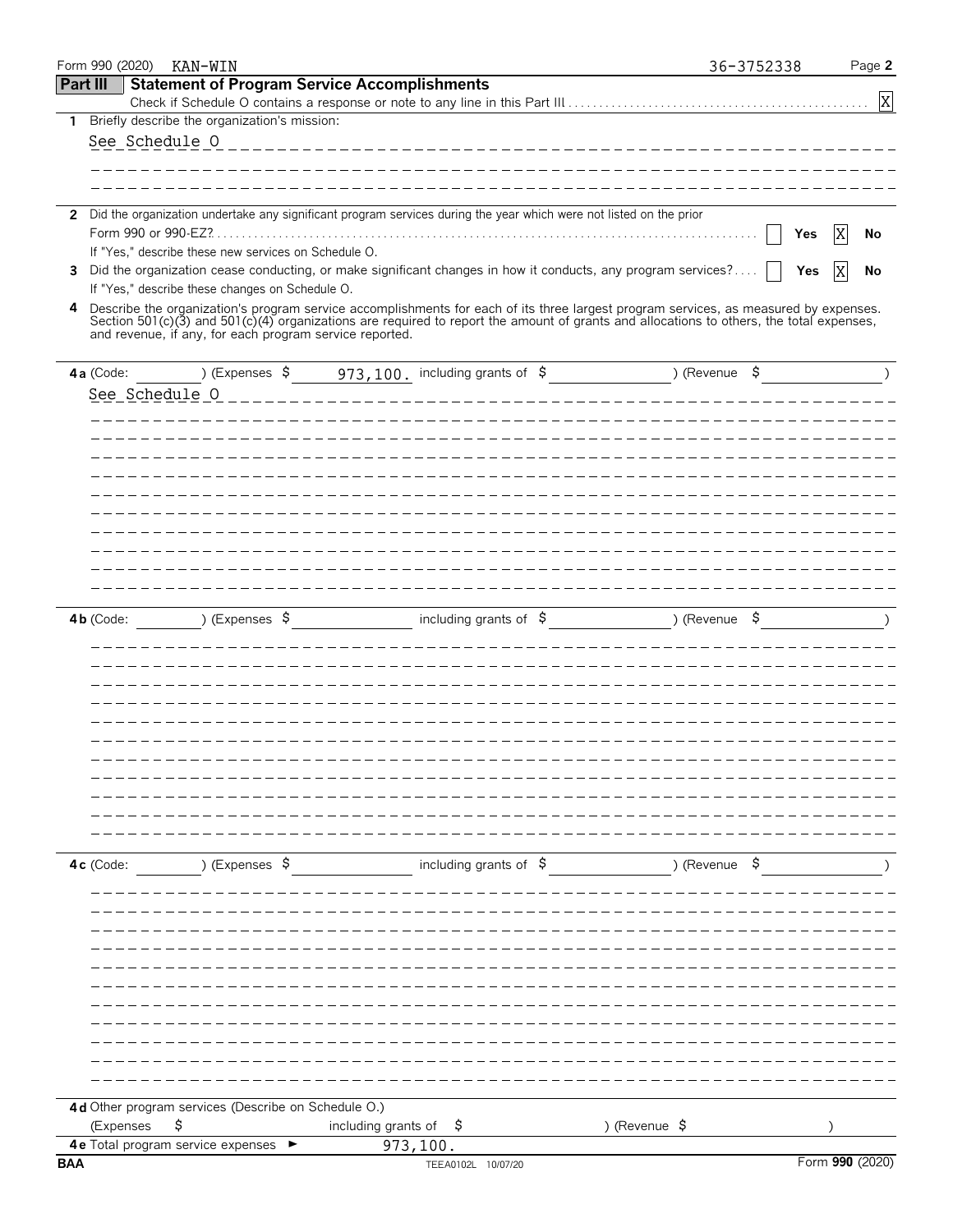Form 990 (2020) KAN-WIN 36-3752338 Page 3

|    | Part IV | <b>Checklist of Required Schedules</b>                                                                                                                                                                                                                                                                                    |                     |          |        |
|----|---------|---------------------------------------------------------------------------------------------------------------------------------------------------------------------------------------------------------------------------------------------------------------------------------------------------------------------------|---------------------|----------|--------|
| 1. |         | Is the organization described in section 501(c)(3) or $4947(a)(1)$ (other than a private foundation)? If 'Yes,' complete<br>Schedule A.                                                                                                                                                                                   |                     | Yes<br>X | No     |
|    |         | 2 Is the organization required to complete Schedule B, Schedule of Contributors See instructions?                                                                                                                                                                                                                         | 1<br>$\overline{2}$ | X        |        |
|    |         | 3 Did the organization engage in direct or indirect political campaign activities on behalf of or in opposition to candidates                                                                                                                                                                                             | 3                   |          | Χ      |
| 4  |         | Section 501(c)(3) organizations. Did the organization engage in lobbying activities, or have a section 501(h) election in effect during the tax year? If 'Yes,' complete Schedule C, Part II<br>4                                                                                                                         |                     |          | Χ      |
|    |         | 5 Is the organization a section 501(c)(4), 501(c)(5), or 501(c)(6) organization that receives membership dues,<br>assessments, or similar amounts as defined in Revenue Procedure 98-19? If 'Yes,' complete Schedule C, Part III.                                                                                         | 5                   |          | Χ      |
| 6. |         | Did the organization maintain any donor advised funds or any similar funds or accounts for which donors have the right<br>to provide advice on the distribution or investment of amounts in such funds or accounts? If 'Yes,' complete Schedule D,                                                                        | 6                   |          | Χ      |
| 7  |         | Did the organization receive or hold a conservation easement, including easements to preserve open space, the<br>environment, historic land areas, or historic structures? If 'Yes,' complete Schedule D, Part II                                                                                                         | $\overline{7}$      |          | Χ      |
| 8  |         | Did the organization maintain collections of works of art, historical treasures, or other similar assets? If 'Yes,'                                                                                                                                                                                                       | 8                   |          | X      |
| 9  |         | Did the organization report an amount in Part X, line 21, for escrow or custodial account liability, serve as a custodian<br>for amounts not listed in Part X; or provide credit counseling, debt management, credit repair, or debt negotiation                                                                          | 9                   |          | Χ      |
| 10 |         | Did the organization, directly or through a related organization, hold assets in donor-restricted endowments                                                                                                                                                                                                              | 10                  |          | Χ      |
| 11 |         | If the organization's answer to any of the following questions is 'Yes', then complete Schedule D, Parts VI, VII, VIII, IX,<br>or X as applicable.                                                                                                                                                                        |                     |          |        |
|    |         | a Did the organization report an amount for land, buildings, and equipment in Part X, line 10? If 'Yes,' complete Schedule<br>D. Part VI. .                                                                                                                                                                               | 11 a                | Χ        |        |
|    |         | <b>b</b> Did the organization report an amount for investments – other securities in Part X, line 12, that is 5% or more of its total                                                                                                                                                                                     | 11 <sub>b</sub>     |          | X      |
|    |         | c Did the organization report an amount for investments - program related in Part X, line 13, that is 5% or more of its total                                                                                                                                                                                             | 11c                 |          | Χ      |
|    |         | d Did the organization report an amount for other assets in Part X, line 15, that is 5% or more of its total assets reported                                                                                                                                                                                              | 11d                 | Χ        |        |
|    |         | e Did the organization report an amount for other liabilities in Part X, line 25? If 'Yes,' complete Schedule D, Part X                                                                                                                                                                                                   | 11 e                |          | X      |
|    |         | f Did the organization's separate or consolidated financial statements for the tax year include a footnote that addresses<br>the organization's liability for uncertain tax positions under FIN 48 (ASC 740)? If 'Yes,' complete Schedule D, Part X                                                                       | 11 f                | X        |        |
|    |         | 12a Did the organization obtain separate, independent audited financial statements for the tax year? If 'Yes,' complete                                                                                                                                                                                                   | 12a                 |          | Χ      |
|    |         | <b>b</b> Was the organization included in consolidated, independent audited financial statements for the tax year? If 'Yes,' and<br>if the organization answered 'No' to line 12a, then completing Schedule D, Parts XI and XII is optional                                                                               | 12 b                |          | Χ      |
|    |         |                                                                                                                                                                                                                                                                                                                           | 13                  |          | Χ      |
|    |         | <b>14a</b> Did the organization maintain an office, employees, or agents outside of the United States?                                                                                                                                                                                                                    | 14a                 |          | X      |
|    |         | <b>b</b> Did the organization have aggregate revenues or expenses of more than \$10,000 from grantmaking, fundraising,<br>business, investment, and program service activities outside the United States, or aggregate foreign investments valued<br>at \$100,000 or more? If 'Yes,' complete Schedule F, Parts I and IV. | 14b                 |          | Χ      |
|    |         | 15 Did the organization report on Part IX, column (A), line 3, more than \$5,000 of grants or other assistance to or for any foreign organization? If 'Yes,' complete Schedule F, Parts II and IV                                                                                                                         | 15                  |          | Χ      |
|    |         | 16 Did the organization report on Part IX, column (A), line 3, more than \$5,000 of aggregate grants or other assistance to<br>or for foreign individuals? If 'Yes,' complete Schedule F, Parts III and IV                                                                                                                | 16                  |          | Χ      |
|    |         | 17 Did the organization report a total of more than \$15,000 of expenses for professional fundraising services on Part IX,                                                                                                                                                                                                | 17                  |          | Χ      |
|    |         | 18 Did the organization report more than \$15,000 total of fundraising event gross income and contributions on Part VIII,                                                                                                                                                                                                 | 18                  | Χ        |        |
|    |         | 19 Did the organization report more than \$15,000 of gross income from gaming activities on Part VIII, line 9a? If 'Yes,'                                                                                                                                                                                                 |                     |          |        |
|    |         |                                                                                                                                                                                                                                                                                                                           | 19<br>20a           |          | Χ<br>Χ |
|    |         |                                                                                                                                                                                                                                                                                                                           |                     |          |        |
|    |         | <b>b</b> If 'Yes' to line 20a, did the organization attach a copy of its audited financial statements to this return?<br>21 Did the organization report more than \$5,000 of grants or other assistance to any domestic organization or                                                                                   | 20 <sub>b</sub>     |          |        |
|    |         |                                                                                                                                                                                                                                                                                                                           | 21                  |          | X      |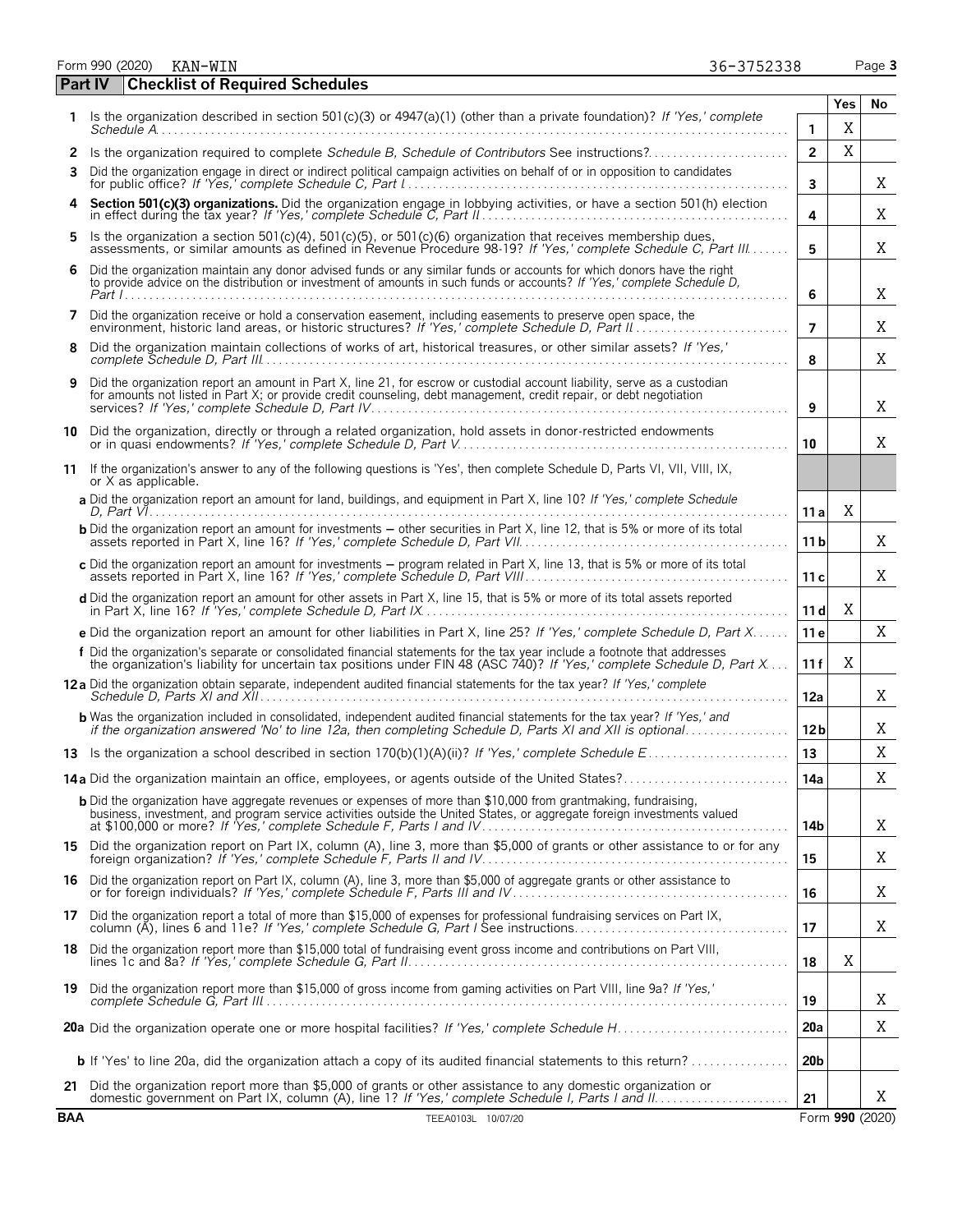Form 990 (2020) KAN-WIN 36-3752338 Page 4

|            | <b>Checklist of Required Schedules</b> (continued)<br><b>Part IV</b>                                                                                                                                                                                                                                                                                                                                                                                                                                                                                                                                                                                                |                        |                |                 |
|------------|---------------------------------------------------------------------------------------------------------------------------------------------------------------------------------------------------------------------------------------------------------------------------------------------------------------------------------------------------------------------------------------------------------------------------------------------------------------------------------------------------------------------------------------------------------------------------------------------------------------------------------------------------------------------|------------------------|----------------|-----------------|
|            |                                                                                                                                                                                                                                                                                                                                                                                                                                                                                                                                                                                                                                                                     |                        | <b>Yes</b>     | No              |
|            | 22 Did the organization report more than \$5,000 of grants or other assistance to or for domestic individuals on Part IX,<br>column (A), line 2? If 'Yes,' complete Schedule I, Parts I and III.                                                                                                                                                                                                                                                                                                                                                                                                                                                                    | 22                     |                | X               |
|            | 23 Did the organization answer 'Yes' to Part VII, Section A, line 3, 4, or 5 about compensation of the organization's current<br>and former officers, directors, trustees, key employees, and highest compensated employees? If 'Yes,' complete                                                                                                                                                                                                                                                                                                                                                                                                                     | 23                     |                | X               |
|            | 24 a Did the organization have a tax-exempt bond issue with an outstanding principal amount of more than \$100,000 as of<br>the last day of the year, that was issued after December 31, 2002? If 'Yes,' answer lines 24b through 24d and                                                                                                                                                                                                                                                                                                                                                                                                                           |                        |                |                 |
|            | <b>b</b> Did the organization invest any proceeds of tax-exempt bonds beyond a temporary period exception?                                                                                                                                                                                                                                                                                                                                                                                                                                                                                                                                                          | 24a<br>24 <sub>b</sub> |                | X               |
|            | c Did the organization maintain an escrow account other than a refunding escrow at any time during the year to defease                                                                                                                                                                                                                                                                                                                                                                                                                                                                                                                                              |                        |                |                 |
|            | d Did the organization act as an 'on behalf of' issuer for bonds outstanding at any time during the year?                                                                                                                                                                                                                                                                                                                                                                                                                                                                                                                                                           | 24c<br>24d             |                |                 |
|            | 25 a Section 501(c)(3), 501(c)(4), and 501(c)(29) organizations. Did the organization engage in an excess benefit                                                                                                                                                                                                                                                                                                                                                                                                                                                                                                                                                   |                        |                |                 |
|            |                                                                                                                                                                                                                                                                                                                                                                                                                                                                                                                                                                                                                                                                     | 25a                    |                | Χ               |
|            | b Is the organization aware that it engaged in an excess benefit transaction with a disqualified person in a prior year, and<br>that the transaction has not been reported on any of the organization's prior Forms 990 or 990-EZ? If 'Yes,' complete<br>Schedule L. Part $l_1, \ldots, l_k, \ldots, l_k, \ldots, l_k, \ldots, l_k, \ldots, l_k, \ldots, l_k, \ldots, l_k, \ldots, l_k, \ldots, l_k, \ldots, l_k, \ldots, l_k, \ldots, l_k, \ldots, l_k, \ldots, l_k, \ldots, l_k, \ldots, l_k, \ldots, l_k, \ldots, l_k, \ldots, l_k, \ldots, l_k, \ldots, l_k, \ldots, l_k, \ldots, l_k, \ldots, l_k, \ldots, l_k, \ldots, l_k, \ldots, l_k, \ldots, l_k, \ldots$ | 25b                    |                | X               |
|            | 26 Did the organization report any amount on Part X, line 5 or 22, for receivables from or payables to any current or<br>former officer, director, trustee, key employee, creator or founder, substantial contributor, or 35% controlled entity                                                                                                                                                                                                                                                                                                                                                                                                                     | 26                     |                | X               |
|            | 27 Did the organization provide a grant or other assistance to any current or former officer, director, trustee, key<br>employee, creator or founder, substantial contributor or employee thereof, a grant selection committee<br>member, or to a 35% controlled entity (including an employee thereof) or family member of any of these                                                                                                                                                                                                                                                                                                                            | 27                     |                | X               |
|            | 28 Was the organization a party to a business transaction with one of the following parties (see Schedule L, Part IV<br>instructions, for applicable filing thresholds, conditions, and exceptions):                                                                                                                                                                                                                                                                                                                                                                                                                                                                |                        |                |                 |
|            | a A current or former officer, director, trustee, key employee, creator or founder, or substantial contributor? If                                                                                                                                                                                                                                                                                                                                                                                                                                                                                                                                                  | 28a                    |                | X               |
|            |                                                                                                                                                                                                                                                                                                                                                                                                                                                                                                                                                                                                                                                                     | 28 <sub>b</sub>        |                | X               |
|            | c A 35% controlled entity of one or more individuals and/or organizations described in lines 28a or 28b? If                                                                                                                                                                                                                                                                                                                                                                                                                                                                                                                                                         | 28c                    |                | Χ               |
| 29         | Did the organization receive more than \$25,000 in non-cash contributions? If 'Yes,' complete Schedule M                                                                                                                                                                                                                                                                                                                                                                                                                                                                                                                                                            | 29                     |                | $\overline{X}$  |
| 30         | Did the organization receive contributions of art, historical treasures, or other similar assets, or qualified conservation                                                                                                                                                                                                                                                                                                                                                                                                                                                                                                                                         | 30                     |                | Χ               |
| 31         | Did the organization liquidate, terminate, or dissolve and cease operations? If 'Yes,' complete Schedule N, Part I                                                                                                                                                                                                                                                                                                                                                                                                                                                                                                                                                  | 31                     |                | $\overline{X}$  |
|            | 32 Did the organization sell, exchange, dispose of, or transfer more than 25% of its net assets? If 'Yes,' complete                                                                                                                                                                                                                                                                                                                                                                                                                                                                                                                                                 | 32                     |                | X               |
|            | 33 Did the organization own 100% of an entity disregarded as separate from the organization under Regulations sections                                                                                                                                                                                                                                                                                                                                                                                                                                                                                                                                              | 33                     |                | Χ               |
| 34         | Was the organization related to any tax-exempt or taxable entity? If 'Yes,' complete Schedule R, Part II, III, or IV,                                                                                                                                                                                                                                                                                                                                                                                                                                                                                                                                               | 34                     |                | Χ               |
|            |                                                                                                                                                                                                                                                                                                                                                                                                                                                                                                                                                                                                                                                                     | 35a                    |                | $\overline{X}$  |
|            | b If 'Yes' to line 35a, did the organization receive any payment from or engage in any transaction with a controlled<br>entity within the meaning of section 512(b)(13)? If 'Yes,' complete Schedule R, Part V, line 2                                                                                                                                                                                                                                                                                                                                                                                                                                              | 35 <sub>b</sub>        |                |                 |
| 36         | Section 501(c)(3) organizations. Did the organization make any transfers to an exempt non-charitable related                                                                                                                                                                                                                                                                                                                                                                                                                                                                                                                                                        | 36                     |                | Χ               |
| 37         | Did the organization conduct more than 5% of its activities through an entity that is not a related organization and that is treated as a partnership for federal income tax purposes? If 'Yes,' complete Schedule R, Part VI.                                                                                                                                                                                                                                                                                                                                                                                                                                      | 37                     |                | Χ               |
| 38         | Did the organization complete Schedule O and provide explanations in Schedule O for Part VI, lines 11b and 19?                                                                                                                                                                                                                                                                                                                                                                                                                                                                                                                                                      | 38                     | X              |                 |
|            | <b>Part V Statements Regarding Other IRS Filings and Tax Compliance</b>                                                                                                                                                                                                                                                                                                                                                                                                                                                                                                                                                                                             |                        |                |                 |
|            |                                                                                                                                                                                                                                                                                                                                                                                                                                                                                                                                                                                                                                                                     |                        |                |                 |
|            |                                                                                                                                                                                                                                                                                                                                                                                                                                                                                                                                                                                                                                                                     |                        | Yes.           | <b>No</b>       |
|            | 12<br><b>b</b> Enter the number of Forms W-2G included in line 1a. Enter -0- if not applicable<br>1 <sub>b</sub><br>$\Omega$                                                                                                                                                                                                                                                                                                                                                                                                                                                                                                                                        |                        |                |                 |
|            | c Did the organization comply with backup withholding rules for reportable payments to vendors and reportable gaming                                                                                                                                                                                                                                                                                                                                                                                                                                                                                                                                                |                        |                |                 |
|            |                                                                                                                                                                                                                                                                                                                                                                                                                                                                                                                                                                                                                                                                     | 1 с                    | $\overline{X}$ |                 |
| <b>BAA</b> | TEEA0104L 10/07/20                                                                                                                                                                                                                                                                                                                                                                                                                                                                                                                                                                                                                                                  |                        |                | Form 990 (2020) |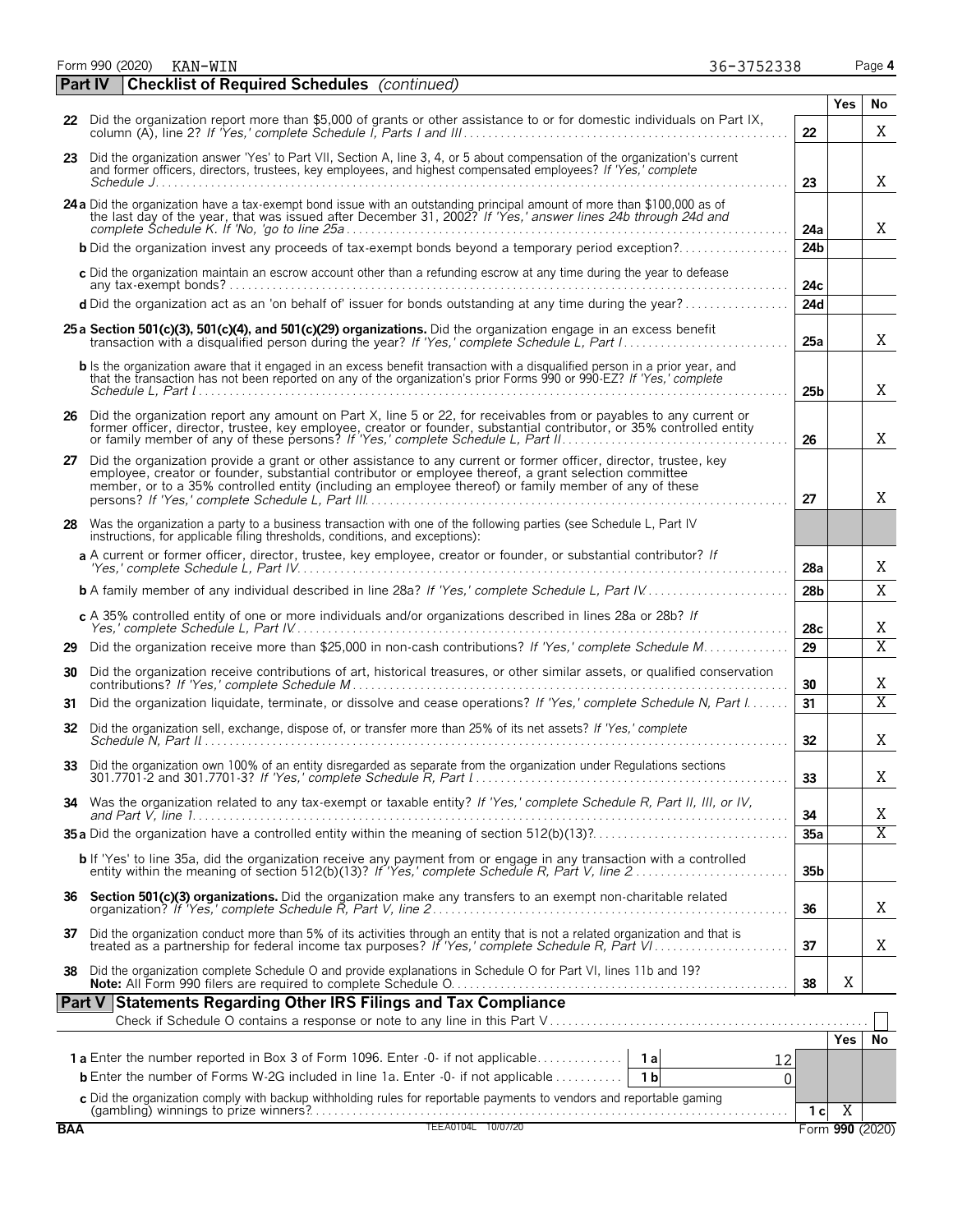|            | Form 990 (2020)<br>KAN-WIN                                                                                                                                                                                                     | 36-3752338     | Page 5          |
|------------|--------------------------------------------------------------------------------------------------------------------------------------------------------------------------------------------------------------------------------|----------------|-----------------|
|            | Statements Regarding Other IRS Filings and Tax Compliance (continued)<br><b>Part V</b>                                                                                                                                         |                |                 |
|            |                                                                                                                                                                                                                                |                | Yes<br>No.      |
|            | 2a Enter the number of employees reported on Form W-3, Transmittal of Wage and Tax State-<br>ments, filed for the calendar year ending with or within the year covered by this return<br>2a                                    | 19             |                 |
|            | <b>b</b> If at least one is reported on line 2a, did the organization file all required federal employment tax returns?                                                                                                        | 2 <sub>b</sub> | $\overline{X}$  |
|            | Note: If the sum of lines 1a and 2a is greater than 250, you may be required to e-file (see instructions)                                                                                                                      |                |                 |
|            | 3a Did the organization have unrelated business gross income of \$1,000 or more during the year?                                                                                                                               | 3a             | X               |
|            |                                                                                                                                                                                                                                | 3 <sub>b</sub> |                 |
|            | 4a At any time during the calendar year, did the organization have an interest in, or a signature or other authority over, a financial account in a foreign country (such as a bank account, securities account, or other fina | 4a             | X               |
|            | <b>b</b> If 'Yes,' enter the name of the foreign country                                                                                                                                                                       |                |                 |
|            | See instructions for filing requirements for FinCEN Form 114, Report of Foreign Bank and Financial Accounts (FBAR).                                                                                                            |                |                 |
|            | <b>5a</b> Was the organization a party to a prohibited tax shelter transaction at any time during the tax year?                                                                                                                | 5a             | Χ               |
|            | <b>b</b> Did any taxable party notify the organization that it was or is a party to a prohibited tax shelter transaction?                                                                                                      | 5 b            | X               |
|            |                                                                                                                                                                                                                                | 5c             |                 |
|            | 6 a Does the organization have annual gross receipts that are normally greater than \$100,000, and did the organization solicit any contributions that were not tax deductible as charitable contributions?                    | 6a             | X               |
|            | b If 'Yes,' did the organization include with every solicitation an express statement that such contributions or gifts were                                                                                                    | 6b             |                 |
|            | 7 Organizations that may receive deductible contributions under section 170(c).                                                                                                                                                |                |                 |
|            | a Did the organization receive a payment in excess of \$75 made partly as a contribution and partly for goods and                                                                                                              | <b>7a</b>      | X               |
|            |                                                                                                                                                                                                                                | 7 <sub>b</sub> |                 |
|            | c Did the organization sell, exchange, or otherwise dispose of tangible personal property for which it was required to file                                                                                                    | 7 с            | X               |
|            |                                                                                                                                                                                                                                |                |                 |
|            | e Did the organization receive any funds, directly or indirectly, to pay premiums on a personal benefit contract?                                                                                                              | 7e             | Χ               |
|            | f Did the organization, during the year, pay premiums, directly or indirectly, on a personal benefit contract?                                                                                                                 | 7f             | Χ               |
|            | g If the organization received a contribution of qualified intellectual property, did the organization file Form 8899                                                                                                          | 7g             |                 |
|            | h If the organization received a contribution of cars, boats, airplanes, or other vehicles, did the organization file a                                                                                                        | 7 h            |                 |
|            | Sponsoring organizations maintaining donor advised funds. Did a donor advised fund maintained by the sponsoring                                                                                                                | 8              |                 |
| 9          | Sponsoring organizations maintaining donor advised funds.                                                                                                                                                                      |                |                 |
|            |                                                                                                                                                                                                                                | 9a             |                 |
|            | <b>b</b> Did the sponsoring organization make a distribution to a donor, donor advisor, or related person?                                                                                                                     | 9 b            |                 |
|            | 10 Section 501(c)(7) organizations. Enter:                                                                                                                                                                                     |                |                 |
|            | 10 a                                                                                                                                                                                                                           |                |                 |
|            | <b>b</b> Gross receipts, included on Form 990, Part VIII, line 12, for public use of club facilities<br>10 <sub>b</sub>                                                                                                        |                |                 |
|            | 11 Section 501(c)(12) organizations. Enter:                                                                                                                                                                                    |                |                 |
|            | 11a                                                                                                                                                                                                                            |                |                 |
|            | <b>b</b> Gross income from other sources (Do not net amounts due or paid to other sources<br>11 b                                                                                                                              |                |                 |
|            | 12a Section 4947(a)(1) non-exempt charitable trusts. Is the organization filing Form 990 in lieu of Form 1041?                                                                                                                 | 12a            |                 |
|            | <b>b</b> If 'Yes,' enter the amount of tax-exempt interest received or accrued during the year <b>12b</b>                                                                                                                      |                |                 |
|            | 13 Section 501(c)(29) qualified nonprofit health insurance issuers.                                                                                                                                                            |                |                 |
|            |                                                                                                                                                                                                                                | 13a            |                 |
|            | <b>Note:</b> See the instructions for additional information the organization must report on Schedule O.                                                                                                                       |                |                 |
|            | <b>b</b> Enter the amount of reserves the organization is required to maintain by the states in<br>which the organization is licensed to issue qualified health plans<br>13 <sub>b</sub>                                       |                |                 |
|            | 13c                                                                                                                                                                                                                            | 14 a           | Χ               |
|            | b If 'Yes,' has it filed a Form 720 to report these payments? If 'No,' provide an explanation on Schedule O                                                                                                                    | 14 b           |                 |
|            |                                                                                                                                                                                                                                |                |                 |
|            | 15 Is the organization subject to the section 4960 tax on payment(s) of more than \$1,000,000 in remuneration or<br>If 'Yes,' see instructions and file Form 4720, Schedule N.                                                 | 15             | Χ               |
|            | 16 Is the organization an educational institution subject to the section 4968 excise tax on net investment income?                                                                                                             | 16             | Χ               |
| <b>BAA</b> | If 'Yes,' complete Form 4720, Schedule O.<br>TEEA0105L 10/07/20                                                                                                                                                                |                | Form 990 (2020) |
|            |                                                                                                                                                                                                                                |                |                 |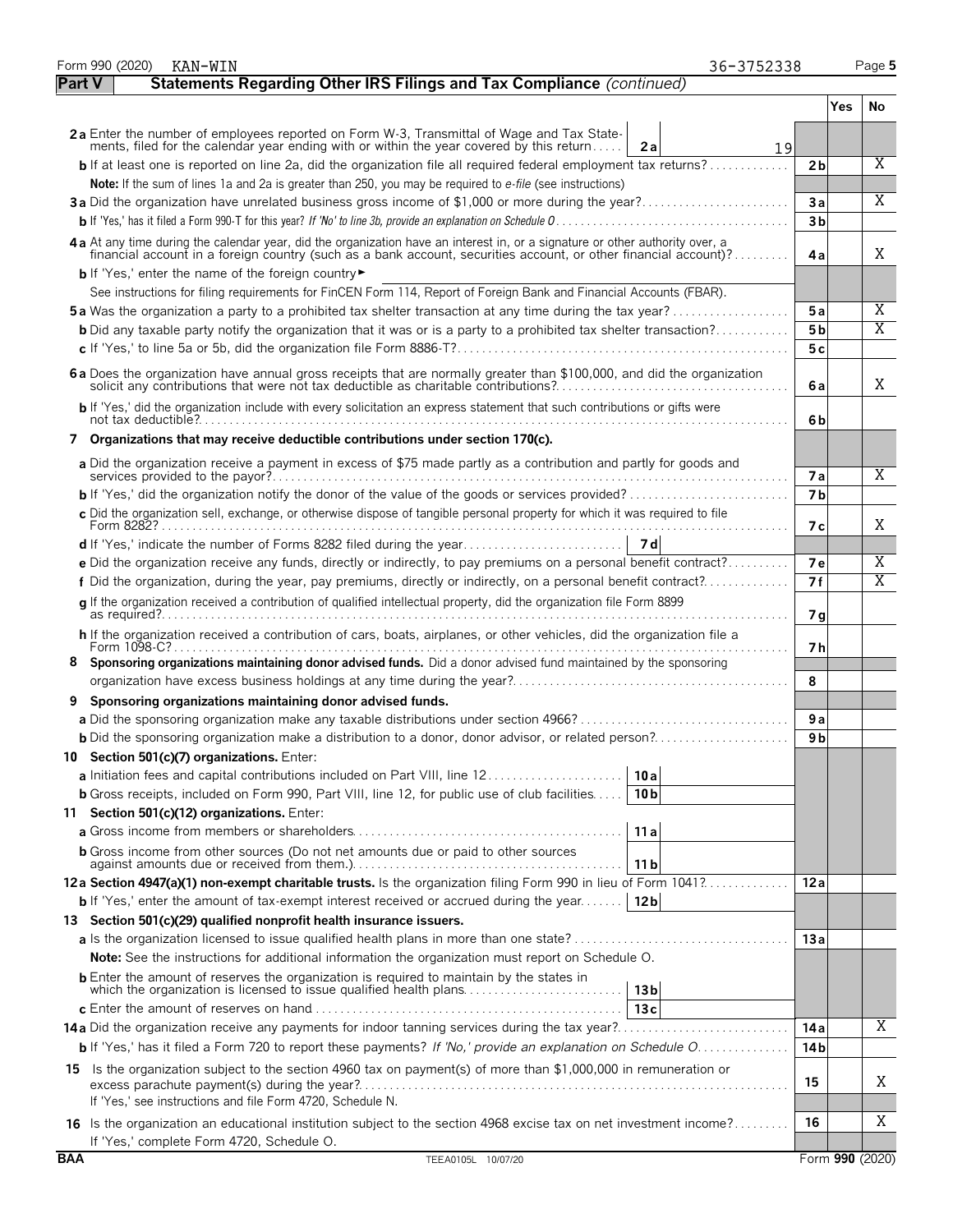|     | <b>Part VI</b> | Governance, Management, and Disclosure For each 'Yes' response to lines 2 through 7b below, and for<br>a 'No' response to line 8a, 8b, or 10b below, describe the circumstances, processes, or changes on<br>Schedule O. See instructions.                                                                                                    |                 |                |           |  |
|-----|----------------|-----------------------------------------------------------------------------------------------------------------------------------------------------------------------------------------------------------------------------------------------------------------------------------------------------------------------------------------------|-----------------|----------------|-----------|--|
|     | $\overline{X}$ |                                                                                                                                                                                                                                                                                                                                               |                 |                |           |  |
|     |                | <b>Section A. Governing Body and Management</b>                                                                                                                                                                                                                                                                                               |                 |                |           |  |
|     |                |                                                                                                                                                                                                                                                                                                                                               |                 | Yes            | No        |  |
|     |                | <b>1a</b> Enter the number of voting members of the governing body at the end of the tax year<br>1 a<br>If there are material differences in voting rights among members<br>of the governing body, or if the governing body delegated broad<br>authority to an executive committee or similar committee, explain on Schedule O.               |                 |                |           |  |
|     |                | <b>b</b> Enter the number of voting members included on line 1a, above, who are independent   1b<br>7                                                                                                                                                                                                                                         |                 |                |           |  |
|     |                | 2 Did any officer, director, trustee, or key employee have a family relationship or a business relationship with any other                                                                                                                                                                                                                    | $\overline{2}$  |                | Χ         |  |
| 3   |                | Did the organization delegate control over management duties customarily performed by or under the direct supervision<br>of officers, directors, trustees, or key employees to a management company or other person?                                                                                                                          | 3               |                | X         |  |
|     |                | Did the organization make any significant changes to its governing documents                                                                                                                                                                                                                                                                  | 4               |                | X         |  |
| 5.  |                | Did the organization become aware during the year of a significant diversion of the organization's assets?                                                                                                                                                                                                                                    | 5               |                | X         |  |
| 6   |                |                                                                                                                                                                                                                                                                                                                                               | 6               |                | X         |  |
|     |                | 7 a Did the organization have members, stockholders, or other persons who had the power to elect or appoint one or more                                                                                                                                                                                                                       | <b>7a</b>       |                | X         |  |
|     |                | <b>b</b> Are any governance decisions of the organization reserved to (or subject to approval by) members,                                                                                                                                                                                                                                    | 7 b             |                | X         |  |
| 8   |                | Did the organization contemporaneously document the meetings held or written actions undertaken during the year by<br>the following:                                                                                                                                                                                                          |                 |                |           |  |
|     |                |                                                                                                                                                                                                                                                                                                                                               | 8a              | Χ              |           |  |
|     |                |                                                                                                                                                                                                                                                                                                                                               | 8 <sub>b</sub>  | $\overline{X}$ |           |  |
| 9.  |                | Is there any officer, director, trustee, or key employee listed in Part VII, Section A, who cannot be reached at the<br>organization's mailing address? If 'Yes,' provide the names and addresses on Schedule Q                                                                                                                               | 9               |                | X         |  |
|     |                | Section B. Policies (This Section B requests information about policies not required by the Internal Revenue Code.)                                                                                                                                                                                                                           |                 |                |           |  |
|     |                |                                                                                                                                                                                                                                                                                                                                               |                 | <b>Yes</b>     | <b>No</b> |  |
|     |                |                                                                                                                                                                                                                                                                                                                                               | 10a             |                | Χ         |  |
|     |                | b If 'Yes,' did the organization have written policies and procedures governing the activities of such chapters, affiliates, and branches to ensure their                                                                                                                                                                                     | 10 <sub>b</sub> |                |           |  |
|     |                |                                                                                                                                                                                                                                                                                                                                               | 11a             | X              |           |  |
|     |                | <b>b</b> Describe in Schedule O the process, if any, used by the organization to review this Form 990. See Schedule O                                                                                                                                                                                                                         |                 |                |           |  |
|     |                |                                                                                                                                                                                                                                                                                                                                               | 12a             | Χ              |           |  |
|     |                | <b>b</b> Were officers, directors, or trustees, and key employees required to disclose annually interests that could give rise                                                                                                                                                                                                                | 12 <sub>b</sub> | Χ              |           |  |
|     |                | c Did the organization regularly and consistently monitor and enforce compliance with the policy? If 'Yes,' describe in                                                                                                                                                                                                                       | 12 c            | X.             |           |  |
| 13  |                |                                                                                                                                                                                                                                                                                                                                               | 13              | Χ              |           |  |
| 14  |                |                                                                                                                                                                                                                                                                                                                                               | 14              | $\overline{X}$ |           |  |
| 15. |                | Did the process for determining compensation of the following persons include a review and approval by independent<br>persons, comparability data, and contemporaneous substantiation of the deliberation and decision?                                                                                                                       |                 |                |           |  |
|     |                |                                                                                                                                                                                                                                                                                                                                               | 15 a            | Χ<br>Χ         |           |  |
|     |                | If 'Yes' to line 15a or 15b, describe the process in Schedule O (see instructions).                                                                                                                                                                                                                                                           | 15 b            |                |           |  |
|     |                | 16 a Did the organization invest in, contribute assets to, or participate in a joint venture or similar arrangement with a                                                                                                                                                                                                                    |                 |                |           |  |
|     |                |                                                                                                                                                                                                                                                                                                                                               | 16a             |                | Χ         |  |
|     |                | b If 'Yes,' did the organization follow a written policy or procedure requiring the organization to evaluate its<br>participation in joint venture arrangements under applicable federal tax law, and take steps to safeguard the                                                                                                             | 16 b            |                |           |  |
|     |                | <b>Section C. Disclosure</b>                                                                                                                                                                                                                                                                                                                  |                 |                |           |  |
|     |                | 17 List the states with which a copy of this Form 990 is required to be filed $\blacktriangleright$<br>ΙL                                                                                                                                                                                                                                     |                 |                |           |  |
|     |                | 18 Section 6104 requires an organization to make its Forms 1023 (1024 or 1024-A, if applicable), 990, and 990-T (Section 501(c)(3)s only)<br>available for public inspection. Indicate how you made these available. Check all that apply.                                                                                                    |                 |                |           |  |
|     |                | X Other (explain on Schedule O) See Sch. O<br>Another's website<br>X Upon request<br>Own website<br>X                                                                                                                                                                                                                                         |                 |                |           |  |
| 20  |                | 19 Describe on Schedule O whether (and if so, how) the organization made its governing documents, conflict of interest policy, and financial statements available to<br>the public during the tax year.<br>See Schedule O<br>State the name, address, and telephone number of the person who possesses the organization's books and records ► |                 |                |           |  |
|     |                | Ji Hye Kim 1440 Renaissance Drive, Suite #460 Park Ridge IL 60608 (847) 299-1392                                                                                                                                                                                                                                                              |                 |                |           |  |

Form 990 (2020) KAN-WIN **Page 6** and the set of the set of the set of the set of the set of the set of the set of the set of the set of the set of the set of the set of the set of the set of the set of the set of the set o

KAN-WIN 36-3752338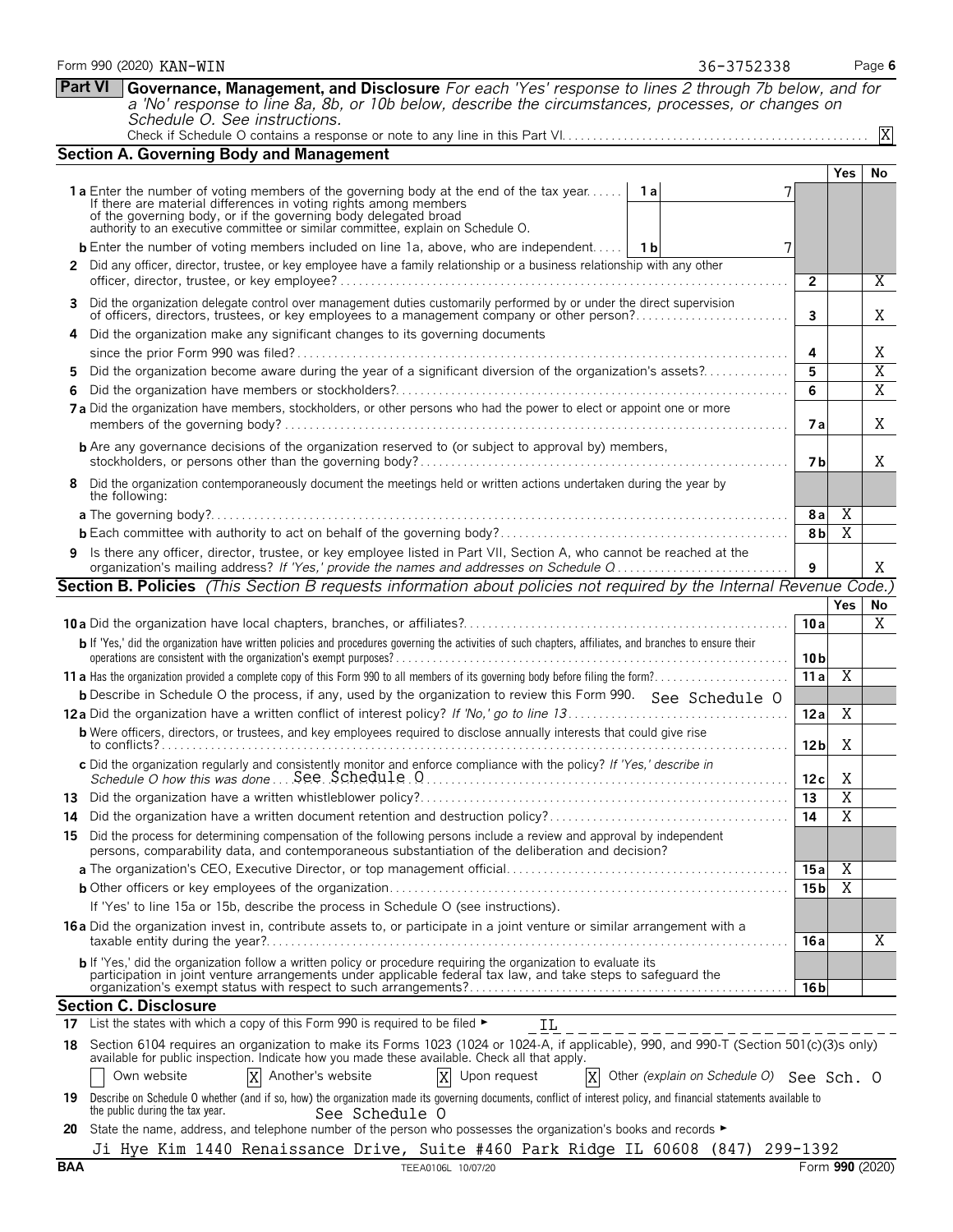| Form 990 (2020)<br>KAN-WTN                                                                                                                                                                                                                                                                                                                                                                                 | 36-3752338 | Page 7 |
|------------------------------------------------------------------------------------------------------------------------------------------------------------------------------------------------------------------------------------------------------------------------------------------------------------------------------------------------------------------------------------------------------------|------------|--------|
| <b>Part VII</b><br>Compensation of Officers, Directors, Trustees, Key Employees, Highest Compensated Employees, and<br>Independent Contractors                                                                                                                                                                                                                                                             |            |        |
|                                                                                                                                                                                                                                                                                                                                                                                                            |            |        |
| Section A. Officers, Directors, Trustees, Key Employees, and Highest Compensated Employees                                                                                                                                                                                                                                                                                                                 |            |        |
| 1 a Complete this table for all persons required to be listed. Report compensation for the calendar year ending with or within the<br>organization's tax year.<br>$\blacktriangle$ . The contract of the contract of the contract of the contract of the contract of the contract of the contract of the contract of the contract of the contract of the contract of the contract of the contract of the c |            |        |

? List all of the organization's **current** officers, directors, trustees (whether individuals or organizations), regardless of amount of compensation. Enter -0- in columns (D), (E), and (F) if no compensation was paid.

? List all of the organization's **current** key employees, if any. See instructions for definition of 'key employee.'

? List the organization's five **current** highest compensated employees (other than an officer, director, trustee, or key employee) who received reportable compensation (Box 5 of Form W-2 and/or Box 7 of Form 1099-MISC) of more than \$100,000 from the organization and any related organizations.

? List all of the organization's **former** officers, key employees, and highest compensated employees who received more than \$100,000 of reportable compensation from the organization and any related organizations.

? List all of the organization's **former directors or trustees** that received, in the capacity as a former director or trustee of the

organization, more than \$10,000 of reportable compensation from the organization and any related organizations.

See instructions for the order in which to list the persons above.

Check this box if neither the organization nor any related organization compensated any current officer, director, or trustee. X

|                              | (C)                                                                                                |                                                                                                                        |                       |             |              |                                            |  |                                        |                                          |                                                                       |
|------------------------------|----------------------------------------------------------------------------------------------------|------------------------------------------------------------------------------------------------------------------------|-----------------------|-------------|--------------|--------------------------------------------|--|----------------------------------------|------------------------------------------|-----------------------------------------------------------------------|
| (A)<br>Name and title        |                                                                                                    | Position (do not check more<br>than one box, unless person<br>is both an officer and a<br>Average<br>director/trustee) |                       |             |              |                                            |  | (D)<br>Reportable<br>compensation from | (E)<br>Reportable<br>compensation from   | (F)<br>Estimated amount<br>of other                                   |
|                              | per<br>week<br>(list any<br>hours for<br>related<br>organiza-<br>tions<br>below<br>dotted<br>line) | Individual trustee<br>qirector                                                                                         | Institutional trustee | Officer     | Key employee | Former<br>Highest compensated<br> employee |  | the organization<br>(W-2/1099-MISC)    | related organizations<br>(W-2/1099-MISC) | compensation from<br>the organization<br>and related<br>organizations |
| (1) Esther Hurh              | 10                                                                                                 |                                                                                                                        |                       |             |              |                                            |  |                                        |                                          |                                                                       |
| President                    | 0                                                                                                  | $\mathbf X$                                                                                                            |                       | $\mathbf X$ |              |                                            |  | $\mathbf{0}$                           | $\mathbf 0$ .                            | 0.                                                                    |
| (2) Naomi Frydman            | 10                                                                                                 |                                                                                                                        |                       |             |              |                                            |  |                                        |                                          |                                                                       |
| Secretary                    | $\overline{0}$                                                                                     | $\mathbf X$                                                                                                            |                       | X           |              |                                            |  | $\mathbf 0$ .                          | $\mathbf 0$ .                            | $0$ .                                                                 |
| (3) Chee-Young Kim           | $\overline{10}$                                                                                    |                                                                                                                        |                       |             |              |                                            |  |                                        |                                          |                                                                       |
| Treasurer                    | $\Omega$                                                                                           | $\mathbf X$                                                                                                            |                       | $\rm X$     |              |                                            |  | $\mathbf 0$                            | $\mathbf{0}$                             | $0$ .                                                                 |
| (4) Sophia Kim               | $\overline{10}$                                                                                    |                                                                                                                        |                       |             |              |                                            |  |                                        |                                          |                                                                       |
| Director                     | $\Omega$<br>$\overline{10}$                                                                        | X                                                                                                                      |                       |             |              |                                            |  | $\pmb{0}$                              | $\mathbf 0$                              | 0.                                                                    |
| (5) Soyoung Kwon<br>Director | $\Omega$                                                                                           | X                                                                                                                      |                       |             |              |                                            |  | 0                                      | $\mathbf{0}$                             | $\boldsymbol{0}$ .                                                    |
| (6) Susie An                 | 10                                                                                                 |                                                                                                                        |                       |             |              |                                            |  |                                        |                                          |                                                                       |
| Director                     | $\Omega$                                                                                           | $\mathbf X$                                                                                                            |                       |             |              |                                            |  | $\mathbf 0$                            | $\mathbf{0}$                             | $\boldsymbol{0}$ .                                                    |
| (7) Susanna Kim Vitayaudom   | 10                                                                                                 |                                                                                                                        |                       |             |              |                                            |  |                                        |                                          |                                                                       |
| Director                     | $\overline{0}$                                                                                     | $\mathbf X$                                                                                                            |                       |             |              |                                            |  | $\mathbf 0$                            | $\mathbf{0}$                             | $\boldsymbol{0}$ .                                                    |
| (8) Kyugan Yu                | 10                                                                                                 |                                                                                                                        |                       |             |              |                                            |  |                                        |                                          |                                                                       |
| Director                     | $\Omega$                                                                                           | X                                                                                                                      |                       |             |              |                                            |  | $\mathbf{0}$                           | $\mathbf 0$ .                            | 0.                                                                    |
| (9) Mary Yoo                 | 10                                                                                                 |                                                                                                                        |                       |             |              |                                            |  |                                        |                                          |                                                                       |
| Director                     | $\Omega$                                                                                           | X                                                                                                                      |                       |             |              |                                            |  | $\mathbf 0$                            | $\mathbf 0$ .                            | $0$ .                                                                 |
| (10) Grace K. Pai            | 10                                                                                                 |                                                                                                                        |                       |             |              |                                            |  |                                        |                                          |                                                                       |
| Director                     | $\overline{0}$                                                                                     | $\mathbf X$                                                                                                            |                       |             |              |                                            |  | $\mathbf 0$                            | $\mathbf{0}$ .                           | $0$ .                                                                 |
| (11)                         |                                                                                                    |                                                                                                                        |                       |             |              |                                            |  |                                        |                                          |                                                                       |
| (12)                         |                                                                                                    |                                                                                                                        |                       |             |              |                                            |  |                                        |                                          |                                                                       |
| (13)                         |                                                                                                    |                                                                                                                        |                       |             |              |                                            |  |                                        |                                          |                                                                       |
| (14)                         |                                                                                                    |                                                                                                                        |                       |             |              |                                            |  |                                        |                                          |                                                                       |
| <b>BAA</b>                   | TEEA0107L 10/07/20                                                                                 |                                                                                                                        |                       |             |              |                                            |  |                                        |                                          | Form 990 (2020)                                                       |
|                              |                                                                                                    |                                                                                                                        |                       |             |              |                                            |  |                                        |                                          |                                                                       |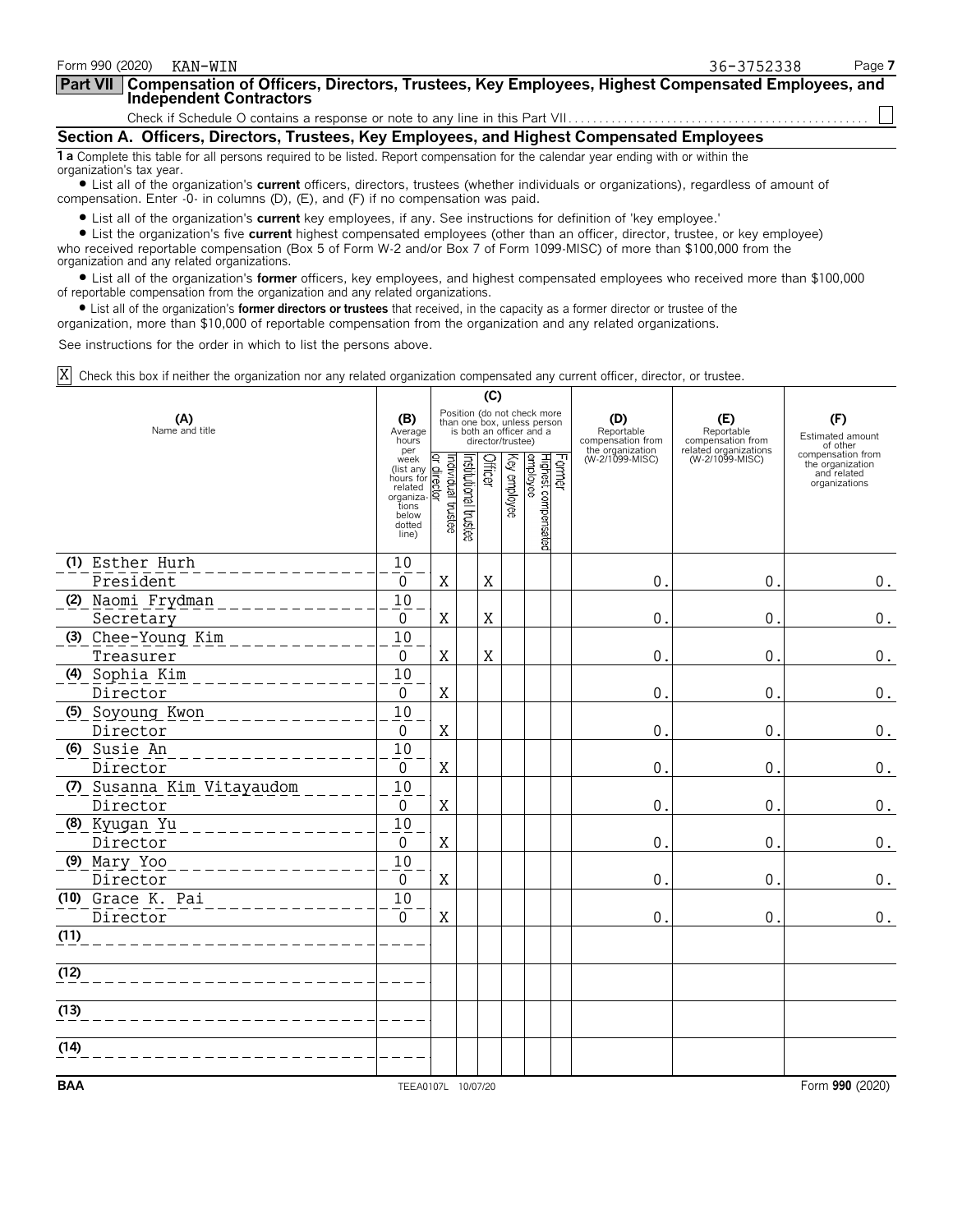| Form 990 (2020) KAN-WIN                                                                                         |                                                                                         |                                      |                       |         |              |                                                                                                 |        |                                        | 36-3752338                               | Page 8                                                                |
|-----------------------------------------------------------------------------------------------------------------|-----------------------------------------------------------------------------------------|--------------------------------------|-----------------------|---------|--------------|-------------------------------------------------------------------------------------------------|--------|----------------------------------------|------------------------------------------|-----------------------------------------------------------------------|
| Part VII Section A. Officers, Directors, Trustees, Key Employees, and Highest Compensated Employees (continued) |                                                                                         |                                      |                       |         |              |                                                                                                 |        |                                        |                                          |                                                                       |
| (A)<br>Name and title                                                                                           | (B)<br>Average<br>hours<br>per<br>week                                                  |                                      |                       | (C)     | Position     | (do not check more than one<br>box, unless person is both an<br>officer and a director/trustee) |        | (D)<br>Reportable<br>compensation from | (E)<br>Reportable<br>compensation from   | (F)<br>Estimated amount<br>of other                                   |
|                                                                                                                 | (list any<br>hours<br>for<br>related<br>organiza<br>tions -<br>below<br>dotted<br>line) | ₽.<br>Individual trustee<br>director | Institutional trustee | Officer | Key employee | Highest compensated<br>employee                                                                 | Former | the organization<br>(W-2/1099-MISC)    | related organizations<br>(W-2/1099-MISC) | compensation from<br>the organization<br>and related<br>organizations |
| (15)                                                                                                            |                                                                                         |                                      |                       |         |              |                                                                                                 |        |                                        |                                          |                                                                       |
| (16)                                                                                                            |                                                                                         |                                      |                       |         |              |                                                                                                 |        |                                        |                                          |                                                                       |
| (17)                                                                                                            |                                                                                         |                                      |                       |         |              |                                                                                                 |        |                                        |                                          |                                                                       |
| (18)                                                                                                            |                                                                                         |                                      |                       |         |              |                                                                                                 |        |                                        |                                          |                                                                       |
| (19)                                                                                                            |                                                                                         |                                      |                       |         |              |                                                                                                 |        |                                        |                                          |                                                                       |
| (20)                                                                                                            |                                                                                         |                                      |                       |         |              |                                                                                                 |        |                                        |                                          |                                                                       |
| (21)                                                                                                            |                                                                                         |                                      |                       |         |              |                                                                                                 |        |                                        |                                          |                                                                       |
| (22)                                                                                                            |                                                                                         |                                      |                       |         |              |                                                                                                 |        |                                        |                                          |                                                                       |
| (23)                                                                                                            |                                                                                         |                                      |                       |         |              |                                                                                                 |        |                                        |                                          |                                                                       |

| from the organization $\blacktriangleright$                                                                                                                                                                    |  |      |  |  |  |  |  |
|----------------------------------------------------------------------------------------------------------------------------------------------------------------------------------------------------------------|--|------|--|--|--|--|--|
|                                                                                                                                                                                                                |  | res) |  |  |  |  |  |
|                                                                                                                                                                                                                |  |      |  |  |  |  |  |
|                                                                                                                                                                                                                |  |      |  |  |  |  |  |
| 4 For any individual listed on line 1a, is the sum of reportable compensation and other compensation from the organization and related organizations greater than \$150,000? If 'Yes,' complete Schedule J for |  |      |  |  |  |  |  |
| such individual                                                                                                                                                                                                |  |      |  |  |  |  |  |
|                                                                                                                                                                                                                |  |      |  |  |  |  |  |
| 5 Did any person listed on line 1a receive or accrue compensation from any unrelated organization or individual<br>for services rendered to the organization? If 'Yes,' complete Schedule J for such person    |  |      |  |  |  |  |  |

**2** Total number of individuals (including but not limited to those listed above) who received more than \$100,000 of reportable compensation

## **Section B. Independent Contractors**

**1 b Subtotal**. . . . . . . . . . . . . . . . . . . . . . . . . . . . . . . . . . . . . . . . . . . . . . . . . . . . . . . . . . . . . . . . . . G **c Total from continuation sheets to Part VII, Section A** . . . . . . . . . . . . . . . . . . . . . . . G **d Total (add lines 1b and 1c)**. . . . . . . . . . . . . . . . . . . . . . . . . . . . . . . . . . . . . . . . . . . . . . . . G

| Complete this table for your five highest compensated independent contractors that received more than \$100,000 of               |
|----------------------------------------------------------------------------------------------------------------------------------|
| compensation from the organization. Report compensation for the calendar year ending with or within the organization's tax year. |

| (A)<br>Name and business address                                                                                                                                                              | (B)<br>Description of services | (C)<br>Compensation |
|-----------------------------------------------------------------------------------------------------------------------------------------------------------------------------------------------|--------------------------------|---------------------|
|                                                                                                                                                                                               |                                |                     |
|                                                                                                                                                                                               |                                |                     |
|                                                                                                                                                                                               |                                |                     |
|                                                                                                                                                                                               |                                |                     |
|                                                                                                                                                                                               |                                |                     |
| 2 Total number of independent contractors (including but not limited to those listed above) who received more than<br>\$100,000 of compensation from the organization $\blacktriangleright$ 0 |                                |                     |

**(24)**

**(25)**

0. 0. 0.

0. 0. 0. 0. 0. 0.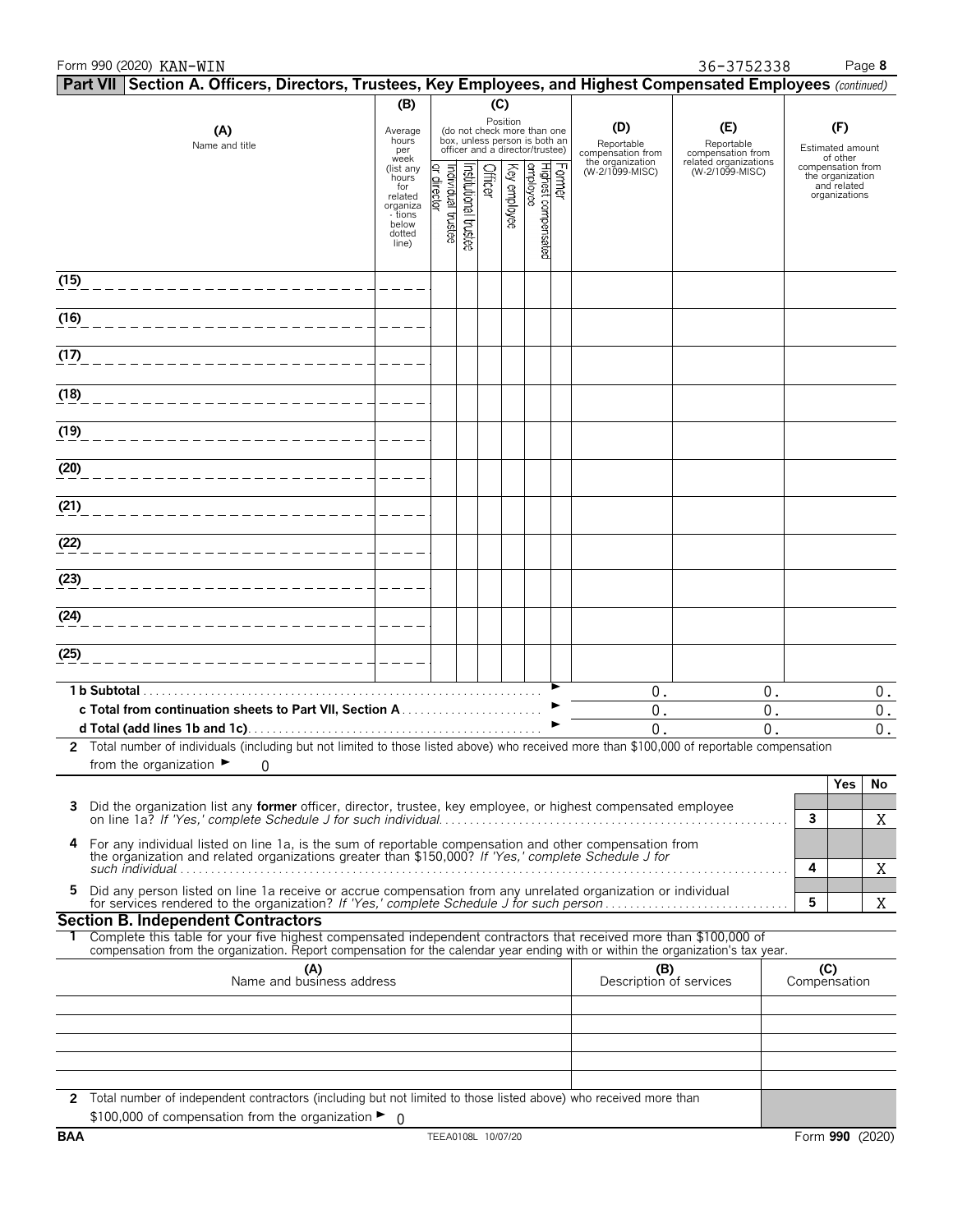## Form 990 (2020) RAN-WIN **Page 9** and the set of the set of the set of the set of the set of the set of the set of the set of the set of the set of the set of the set of the set of the set of the set of the set of the set o

**Part VIII Statement of Revenue**

Check if Schedule O contains a response or note to any line in this Part VIII................................. **(A) (B) (C) (D)** Total revenue Related or Unrelated Revenue exempt business excluded from tax<br>function revenue under sections function revenue under sections<br>revenue 512-514  $512-514$ Contributions, Gifts, Grants<br>and Other Similar Amounts **1 a** Federated campaigns. . . . . . . . . . **1 a b** Membership dues. . . . . . . . . . . . . **1 b c** Fundraising events. . . . . . . . . . . . **1 c d** Related organizations . . . . . . . . . **1 d e** Government grants (contributions). . . . . **1 e f** All other contributions, gifts, grants, and similar amounts not included above . . . **1 1** 426,774. **g** Noncash contributions included in lines 1a-1f. . . . . . . . . . . . . . . . . . . . . . **1 g h Total.** Add lines 1a-1f. . . . . . . . . . . . . . . . . . . . . . . . . . . . . . . . G 426,774. Program Service Revenue **Business Code 2 a** Program services 952,097. 952,097. **b c d e f** All other program service revenue. . . . **g Total.** Add lines 2a-2f. . . . . . . . . . . . . . . . . . . . . . . . . . . . . . . . G 952,097. **3** Investment income (including dividends, interest, and other similar amounts). . . . . . . . . . . . . . . . . . . . . . . . . . . . . . . G 4,651. 4,651. **4** Income from investment of tax-exempt bond proceeds ▶ **5** Royalties . . . . . . . . . . . . . . . . . . . . . . . . . . . . . . . . . . . . . . . . . . . G (i) Real (ii) Personal **6 a** Gross rents . . . . . . . . **6a b** Less: rental expenses **6b c** Rental income or (loss) **6c d** Net rental income or (loss). . . . . . . . . . . . . . . . . . . . . . . . . . . G **7 a** Gross amount from **a**  $\begin{bmatrix} 0 & \text{Securities} \\ \text{sales of assets} & \text{(i)} & \text{Other} \end{bmatrix}$ sales of assets **7a** other than inventory **b** Less: cost or other basis and sales expenses **7b c** Gain or (loss). . . . . . . **7c d** Net gain or (loss) . . . . . . . . . . . . . . . . . . . . . . . . . . . . . . . . . . . G **8 a** Gross income from fundraising events Other Revenue (not including \$ of contributions reported on line 1c). See Part IV, line 18. . . . . . . . . . . . . **8 a** 68,048. **b** Less: direct expenses . . . . . . **8b** 10,065. **c** Net income or (loss) from fundraising events . . . . . . . . ▶ 57,983. **9 a** Gross income from gaming activities. See Part IV, line 19. . . . . . . . . . . . . **9 a b** Less: direct expenses . . . . . . . . 9b **c** Net income or (loss) from gaming activities. . . . . . . . . . ▶ **10a** Gross sales of inventory, less. . . . . returns and allowances. . . . . . . . . . **10a b** Less: cost of goods sold. . . . **10b c** Net income or (loss) from sales of inventory . . . . . . . . . **Business Code** Miscellaneous **11a** Other<u>139. | 139. | 139. | 139. | 139. | 139. | 139. | 139. | 139. | 139. | 139. | 139. | 139. | 139. | 139. | 139. </u> Revenue **b c d** All other revenue . . . . . . . **e Total.** Add lines 11a-11d. . . . . . . . . . . . . . . . . . . . . . . . . . . . . G 139. **12 Total revenue.** See instructions . . . . . . . . . . . . . . . . . . . . . . G 1,441,644. 956,748. 0. 139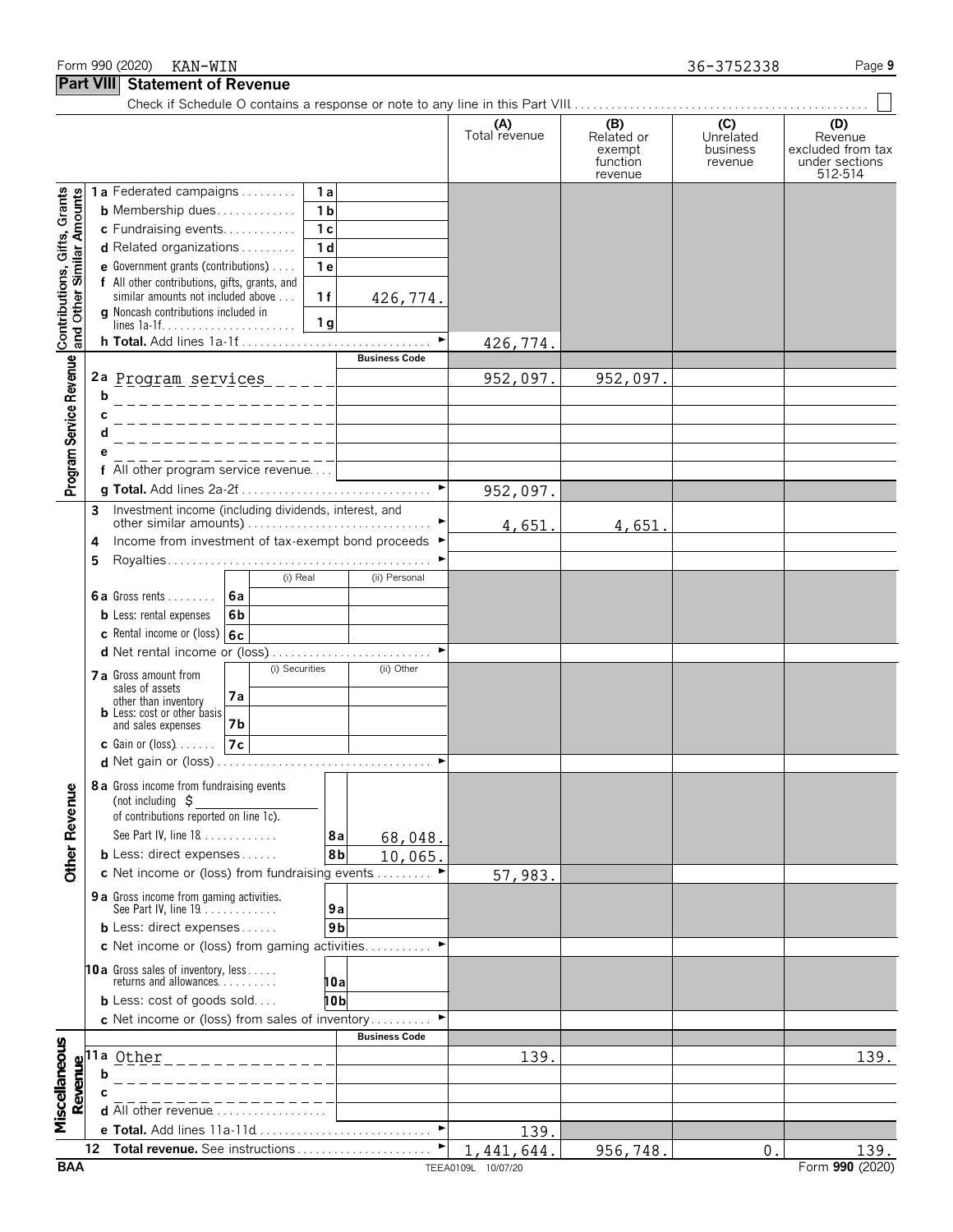|                | Section 501(c)(3) and 501(c)(4) organizations must complete all columns. All other organizations must complete column (A).                                                                                                                            |                       |                                    |                                           |                                |  |  |  |
|----------------|-------------------------------------------------------------------------------------------------------------------------------------------------------------------------------------------------------------------------------------------------------|-----------------------|------------------------------------|-------------------------------------------|--------------------------------|--|--|--|
|                |                                                                                                                                                                                                                                                       |                       |                                    |                                           |                                |  |  |  |
|                | Do not include amounts reported on lines<br>6b, 7b, 8b, 9b, and 10b of Part VIII.                                                                                                                                                                     | (A)<br>Total expenses | (B)<br>Program service<br>expenses | (C)<br>Management and<br>general expenses | (D)<br>Fundraising<br>expenses |  |  |  |
| 1              | Grants and other assistance to domestic<br>organizations and domestic governments.                                                                                                                                                                    |                       |                                    |                                           |                                |  |  |  |
| $\mathfrak{p}$ | Grants and other assistance to domestic<br>individuals. See Part IV, line 22                                                                                                                                                                          |                       |                                    |                                           |                                |  |  |  |
| 3              | Grants and other assistance to foreign<br>organizations, foreign governments, and for-<br>eign individuals. See Part IV, lines 15 and 16                                                                                                              |                       |                                    |                                           |                                |  |  |  |
| 4<br>5         | Benefits paid to or for members<br>Compensation of current officers, directors,                                                                                                                                                                       |                       |                                    |                                           |                                |  |  |  |
| 6              | trustees, and key employees<br>Compensation not included above to                                                                                                                                                                                     | 81,841.               | 69,565.                            | 8,184.                                    | 4,092.                         |  |  |  |
|                | disqualified persons (as defined under<br>section $4958(f)(1)$ ) and persons described                                                                                                                                                                | 0.                    | 0.                                 | $0$ .                                     | 0.                             |  |  |  |
|                | 7 Other salaries and wages                                                                                                                                                                                                                            | 481, 919.             | 381,443.                           | 70,742.                                   | 29,734.                        |  |  |  |
| 8              | Pension plan accruals and contributions<br>(include section $401(k)$ and $403(b)$<br>employer contributions)                                                                                                                                          | 5,380.                | 4,465.                             | 915.                                      |                                |  |  |  |
| 9              | Other employee benefits                                                                                                                                                                                                                               | 38,974.               | 31,569.                            | 5,456.                                    | 1,949.                         |  |  |  |
| 10             | Payroll taxes                                                                                                                                                                                                                                         | 46,138.               | 36, 472.                           | 6,921.                                    | 2,745.                         |  |  |  |
|                | 11 Fees for services (nonemployees):                                                                                                                                                                                                                  |                       |                                    |                                           |                                |  |  |  |
|                |                                                                                                                                                                                                                                                       |                       |                                    |                                           |                                |  |  |  |
|                |                                                                                                                                                                                                                                                       |                       |                                    |                                           |                                |  |  |  |
|                |                                                                                                                                                                                                                                                       |                       |                                    |                                           |                                |  |  |  |
|                |                                                                                                                                                                                                                                                       |                       |                                    |                                           |                                |  |  |  |
|                | e Professional fundraising services. See Part IV, line 17                                                                                                                                                                                             |                       |                                    |                                           |                                |  |  |  |
|                | f Investment management fees<br>g Other. (If line 11g amount exceeds 10% of line 25, column                                                                                                                                                           |                       |                                    |                                           |                                |  |  |  |
|                | (A) amount, list line 11g expenses on Schedule $0.$ )                                                                                                                                                                                                 |                       |                                    |                                           |                                |  |  |  |
|                | 12 Advertising and promotion                                                                                                                                                                                                                          |                       |                                    |                                           |                                |  |  |  |
| 13             |                                                                                                                                                                                                                                                       | 3,438.                | 2,790.                             | 589.                                      | 59.                            |  |  |  |
| 14             | Information technology                                                                                                                                                                                                                                |                       |                                    |                                           |                                |  |  |  |
| 15             |                                                                                                                                                                                                                                                       |                       |                                    |                                           |                                |  |  |  |
| 16<br>17       | Occupancy                                                                                                                                                                                                                                             | 95,233.               | 95,233.                            |                                           |                                |  |  |  |
| 18.            | Payments of travel or entertainment                                                                                                                                                                                                                   |                       |                                    |                                           |                                |  |  |  |
|                | expenses for any federal, state, or local                                                                                                                                                                                                             |                       |                                    |                                           |                                |  |  |  |
| 19<br>20       | Conferences, conventions, and meetings                                                                                                                                                                                                                |                       |                                    |                                           |                                |  |  |  |
| 21             | Payments to affiliates                                                                                                                                                                                                                                |                       |                                    |                                           |                                |  |  |  |
| 22             | Depreciation, depletion, and amortization                                                                                                                                                                                                             | 4,420.                | 4,420.                             |                                           |                                |  |  |  |
| 23<br>24       | Insurance<br>Other expenses. Itemize expenses not<br>covered above (List miscellaneous expenses<br>on line 24e. If line 24e amount exceeds 10%                                                                                                        | 30,637.               | 25,637.                            | 5,000.                                    |                                |  |  |  |
|                | of line 25, column (A) amount, list line 24e<br>expenses on Schedule O.)                                                                                                                                                                              |                       |                                    |                                           |                                |  |  |  |
|                | a Client services ____________                                                                                                                                                                                                                        | 202, 974.             | 202, 974.                          |                                           |                                |  |  |  |
|                | b Profess. and contract services__                                                                                                                                                                                                                    | 54,737.               | 44,285.                            | 9,200.                                    | 1,252.                         |  |  |  |
|                | C Community education ___________                                                                                                                                                                                                                     | 30,907.               | 30,907                             |                                           |                                |  |  |  |
|                | d<br>Telecommunications ____________                                                                                                                                                                                                                  | 15,492.               | 15,492.                            |                                           |                                |  |  |  |
|                |                                                                                                                                                                                                                                                       | 30,439.               | 27,848.                            | 933.                                      | 1,658.                         |  |  |  |
| 25             | Total functional expenses. Add lines 1 through 24e                                                                                                                                                                                                    | 1, 122, 529.          | 973,100.                           | 107,940.                                  | 41,489.                        |  |  |  |
|                | 26 Joint costs. Complete this line only if<br>the organization reported in column (B)<br>joint costs from a combined educational<br>campaign and fundraising solicitation.<br>Check here $\blacktriangleright$ if following<br>SOP 98-2 (ASC 958-720) |                       |                                    |                                           |                                |  |  |  |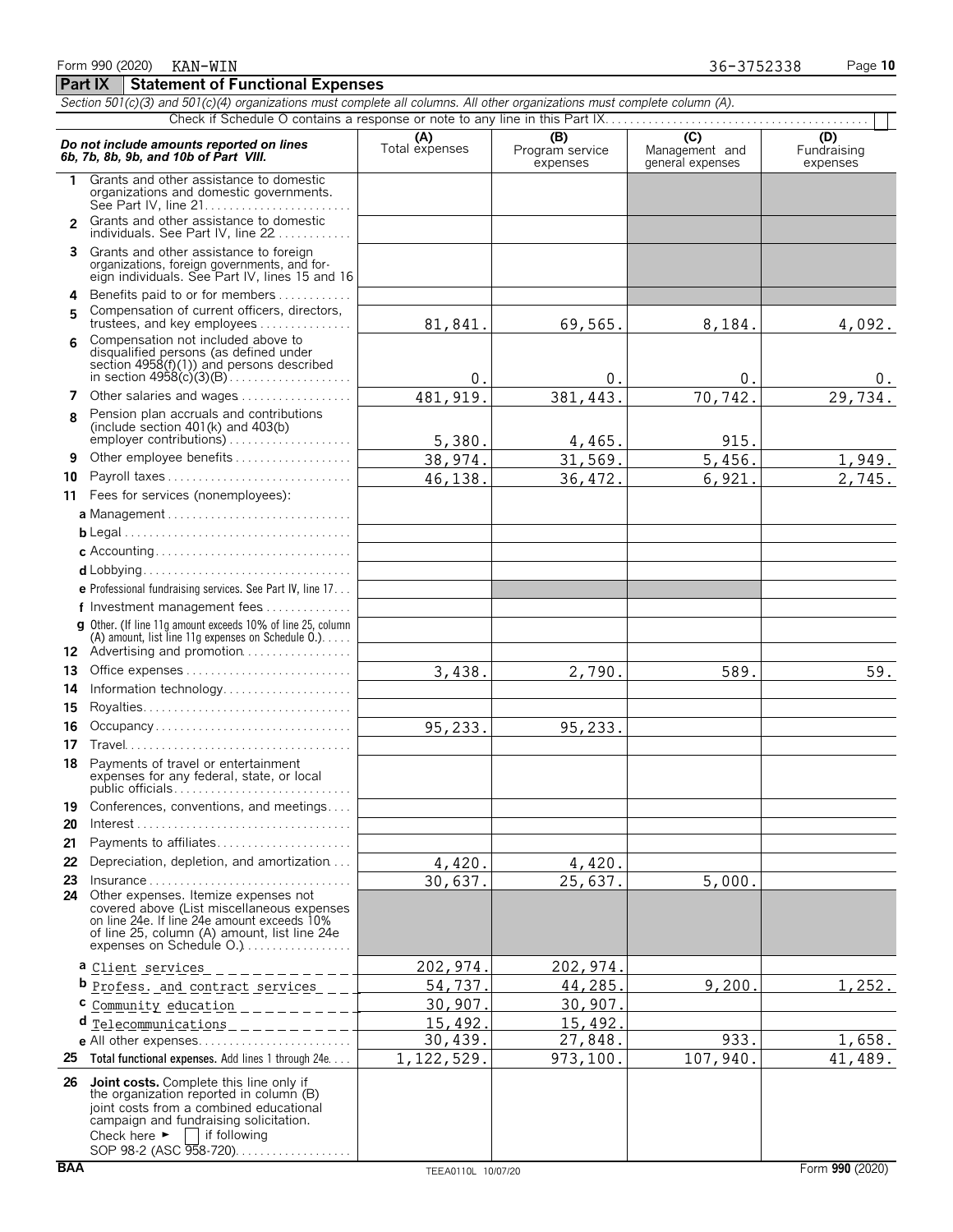## Form 990 (2020) KAN-WIN 2002 CONVERTING THE SERVICE OF STRAIGHT AND THE SERVICE OF STRAIGHT AND THE SERVICE OF STRAIGHT AND THE SERVICE OF STRAIGHT AND THE SERVICE OF STRAIGHT AND THE STRAIGHT AND THE STRAIGHT AND THE STRA **Part X Balance Sheet** Check if Schedule O contains a response or note to any line in this Part X . . . . . . . . . . . . . . . . . . . . . . . . . . . . . . . . . . . . . . . . . . . . . . . . . .

|                                     |    |                                                                                                                                                                                                                    | (A)<br>Beginning of year |                 | (B)<br>End of year |
|-------------------------------------|----|--------------------------------------------------------------------------------------------------------------------------------------------------------------------------------------------------------------------|--------------------------|-----------------|--------------------|
|                                     | 1  |                                                                                                                                                                                                                    | 865, 379.                | 1               | 696,144.           |
|                                     | 2  |                                                                                                                                                                                                                    | 123,667.                 | 2               | 251,620.           |
|                                     | 3  |                                                                                                                                                                                                                    | 232,042                  | 3               | 342,532.           |
|                                     | 4  |                                                                                                                                                                                                                    |                          | 4               |                    |
|                                     | 5  | Loans and other receivables from any current or former officer, director, trustee, key employee, creator or founder, substantial contributor, or 35%<br>controlled entity or family member of any of these persons |                          | 5               |                    |
|                                     | 6  | Loans and other receivables from other disqualified persons (as defined under                                                                                                                                      |                          |                 |                    |
|                                     |    | section $4958(f)(1)$ , and persons described in section $4958(c)(3)(B)$                                                                                                                                            |                          | 6               |                    |
|                                     | 7  |                                                                                                                                                                                                                    |                          | 7               |                    |
|                                     | 8  |                                                                                                                                                                                                                    |                          | 8               |                    |
| Assets                              | 9  |                                                                                                                                                                                                                    | 6,831.                   | 9               | 7,127.             |
|                                     |    | 10a Land, buildings, and equipment: cost or other basis.<br>102,739.                                                                                                                                               |                          |                 |                    |
|                                     |    | 86,420.                                                                                                                                                                                                            | 20,739.                  | 10c             | 16,319.            |
|                                     | 11 |                                                                                                                                                                                                                    |                          | 11              |                    |
|                                     | 12 |                                                                                                                                                                                                                    |                          | 12              |                    |
|                                     | 13 | Investments – program-related. See Part IV, line 11                                                                                                                                                                |                          | 13              |                    |
|                                     | 14 |                                                                                                                                                                                                                    |                          | 14              |                    |
|                                     | 15 |                                                                                                                                                                                                                    | 18,294.                  | 15              | 319,369.           |
|                                     | 16 | Total assets. Add lines 1 through 15 (must equal line 33)                                                                                                                                                          | 1,266,952.               | 16              | 1,633,111.         |
|                                     | 17 |                                                                                                                                                                                                                    | 54,021                   | 17              | 101,065.           |
|                                     | 18 |                                                                                                                                                                                                                    |                          | 18              |                    |
|                                     | 19 |                                                                                                                                                                                                                    |                          | $\overline{19}$ |                    |
|                                     | 20 |                                                                                                                                                                                                                    |                          | 20              |                    |
|                                     | 21 | Escrow or custodial account liability. Complete Part IV of Schedule D.                                                                                                                                             |                          | 21              |                    |
| Liabilities                         | 22 | Loans and other payables to any current or former officer, director, trustee,<br>key employee, creator or founder, substantial contributor, or 35%<br>controlled entity or family member of any of these persons   |                          | 22              |                    |
|                                     | 23 | Secured mortgages and notes payable to unrelated third parties                                                                                                                                                     |                          | 23              |                    |
|                                     | 24 | Unsecured notes and loans payable to unrelated third parties                                                                                                                                                       | 80,120.                  | 24              | 80, 120.           |
|                                     | 25 | Other liabilities (including federal income tax, payables to related third parties, and other liabilities not included on lines 17-24). Complete Part X of Schedule D.                                             |                          | 25              |                    |
|                                     | 26 |                                                                                                                                                                                                                    | 134,141                  | 26              | 181, 185.          |
| es<br>S<br>Net Assets or Fund Balan |    | Organizations that follow FASB ASC 958, check here ►<br>X<br>and complete lines 27, 28, 32, and 33.                                                                                                                |                          |                 |                    |
|                                     | 27 |                                                                                                                                                                                                                    | 1,017,811                | 27              | 1,336,926.         |
|                                     | 28 |                                                                                                                                                                                                                    | 115,000                  | 28              | 115,000.           |
|                                     |    | Organizations that do not follow FASB ASC 958, check here ►<br>and complete lines 29 through 33.                                                                                                                   |                          |                 |                    |
|                                     | 29 | Capital stock or trust principal, or current funds                                                                                                                                                                 |                          | 29              |                    |
|                                     | 30 | Paid-in or capital surplus, or land, building, or equipment fund                                                                                                                                                   |                          | 30              |                    |
|                                     | 31 | Retained earnings, endowment, accumulated income, or other funds                                                                                                                                                   |                          | 31              |                    |
|                                     | 32 |                                                                                                                                                                                                                    | 1, 132, 811              | 32              | 1,451,926.         |
|                                     | 33 | Total liabilities and net assets/fund balances                                                                                                                                                                     | 1,266,952.               | 33              | 1,633,111.         |
| <b>BAA</b>                          |    | TEEA0111L 10/07/20                                                                                                                                                                                                 |                          |                 | Form 990 (2020)    |

KAN-WIN 36-3752338